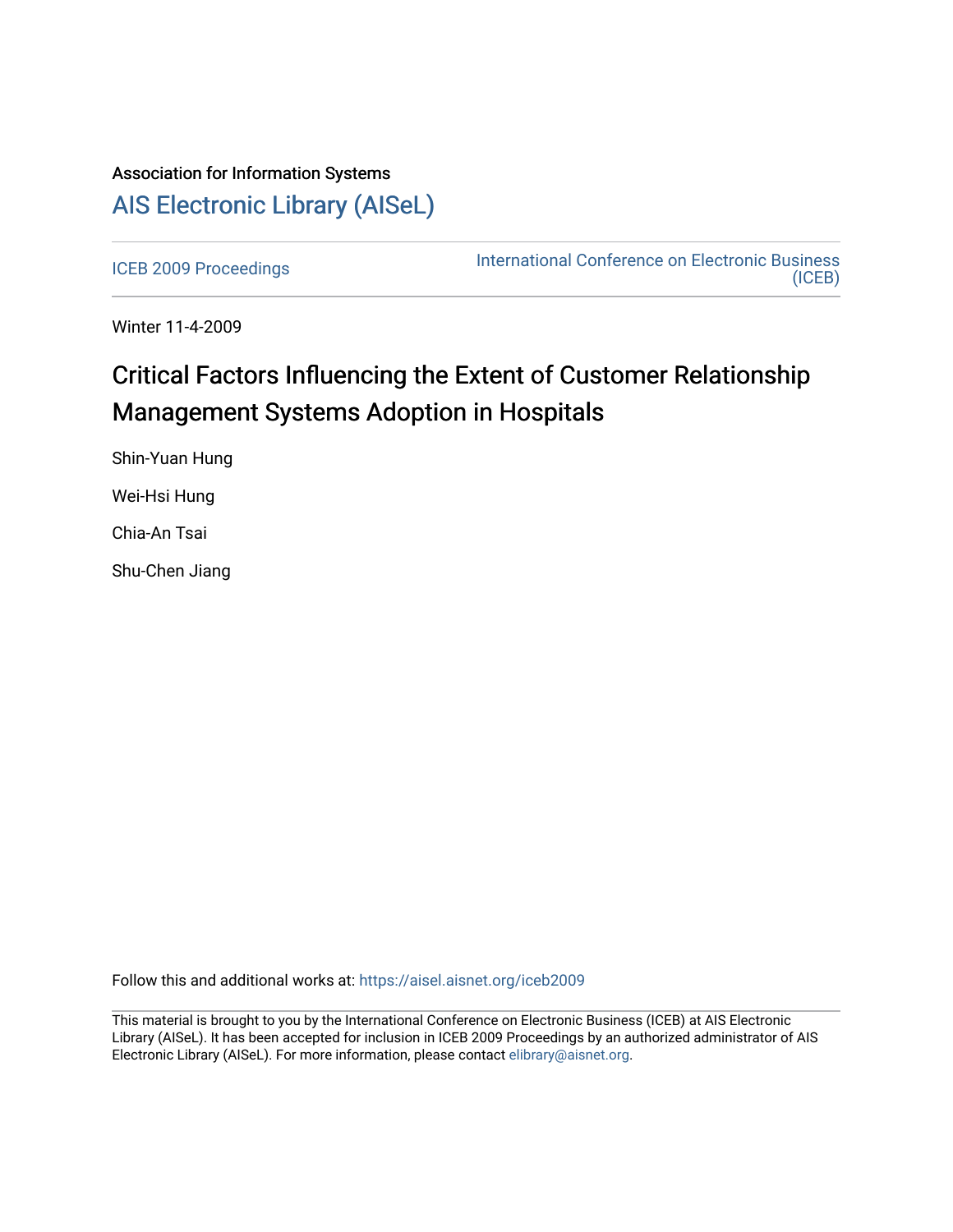## **CRITICAL FACTORS INFLUENCING THE EXTENT OF CUSTOMER RELATIONSHIP MANAGEMENT SYSTEMS ADOPTION IN HOSPITALS**

Shin-Yuan Hung<sup>1</sup>, Wei-Hsi Hung<sup>2</sup>, Chia-An Tsai<sup>3</sup>, and Shu-Chen Jiang<sup>4</sup> Department of Information Management National Chung Cheng University, Taiwan, R.O.C <sup>1</sup>syhung@mis.ccu.edu.tw; <sup>2</sup>fhung@mis.ccu.edu.tw; <sup>3</sup>homeanking@gmail.com; <sup>4</sup>cindralla@mis.ccu.edu.tw

## **Abstract**

Customer relationship management system (CRMS) is an innovation technology which has dramatic impacts on healthcare quality and customer satisfaction. Although the critical factors for the adoption of information systems have been identified in prior studies, few of them specifically explore the extent of CRMS adoption in hospitals. To fill this gap, this study proposes an integrated model that incorporates both organizational and system related factors as primary determiners the extent of CRMS adoption in hospitals. A series of survey were conducted with three levels of health institutions including medical centers, regional hospitals, and community hospitals in Taiwan. The results indicated that hospital size and complexity have significant influence on the scope of CRMS adoption, and also indicated that hospital size, complexity and compatibility have significant influence on the depth of CRMS adoption in hospitals. These findings provided fruitful implications for both associated academics and practitioners.

**Keywords:** Customer Relationship Management; Information Systems Adoption; Hospitals

## **Introduction**

American College of Healthcare Executives [2] identified a list of top issues confronting hospitals based on a survey among 1,080 hospitals in 2007. Three of nine issues concerned by the CEOs are related to customer relationship (care for the uninsured, physician/hospital relations and customer satisfaction), and interestingly, they were also on the top nine in the previous two years. Customer relationship management (CRM) for healthcare providers is a method to learn all they can about their customers and prospects, to communicate relevant, timely information to them, and to track results to make message and program adjustments as necessary [5].

In Taiwan, the National Health Insurance [24] system funded by the government in Taiwan covers nearly all of the country's population because it is a compulsory insurance for all citizens. This gives insured customers a much low access fees for various healthcare services, and in turn, has resulted in customers choosing the hospital by their favorites

rather than price.

Due to customers can freely choose the healthcare providers and medical institutions without facing the financial burden, the expense of medical services is no longer a priority consideration when customers seeking the healthcare providers and medical institutions in Taiwan. Customers are attempting to address their concern on the satisfaction of medical services provided by Taiwan's hospitals when making a decision on choosing healthcare providers.

The cost of retaining existing customers is well below the cost of acquiring new customers. Better customer relationship and satisfaction can facilitate the hospitals to keep their existing customers and thus save their cost. CRM system (CRMS) is a software-based approach which used to capture customer information and maintain customer relationship. Many hospitals expect CRM application to provide services which can meet their customer need. Therefore, the application of CRMS is becoming more important in healthcare sectors.

A number of studies focused on exploring the factors affecting the adoption of CRMS in various industries, for example, financial servicing [15], fashion [17], and manufacturing industries [40]. Although these studies found some factors or characteristics, the applicability of these factors in the healthcare context is questionable. Medical customers sometimes need to be considered differently from business clients because they actually expect to receive more care than business customers, such as anticipating doctors to remember their attitudes and expectations [23].

American Hospital Association [3] indicated that nearly half of studied community hospitals reported moderate or high usage of information technologies (IT) for quality of care in 2006, compared to a response of 37 percent in 2005. Despite the increased usage of IT in hospitals, few studies specifically explore the critical factors for the extent of IT adoption. Once critical factors influencing the extent of CRMS adoption are understood, hospitals can develop better strategies to popularize CRMS usage and minimize resistant.

This study proposes an integrated model to investigate the critical factors for the extent of CRMS adoption in hospitals. We proceed with a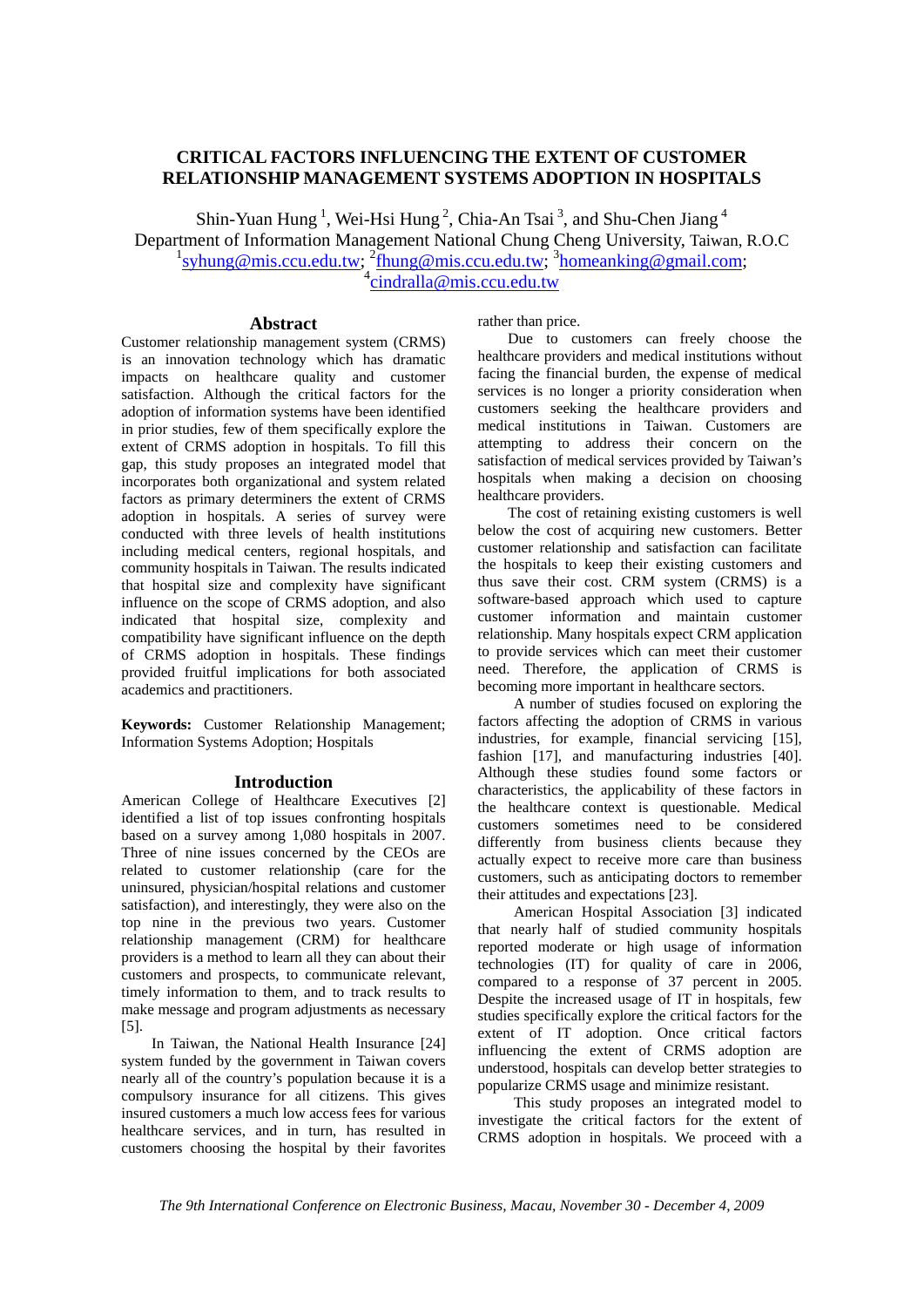review of the literature. Then, a research model for investigating the extent of CRMS adoption is constructed, as followed by the research method, data analysis and results. Finally, this paper summarizes the research findings and provides implications for associated academics and practitioners.

## **Literature Review**

#### Customer Relationship Management

Researchers viewed CRM from both managerial and technological perspectives. From a managerial perspective, Tiwana [35] believed that CRM is a process which manages the relationship with current customers and selectively retain newer customers in order to enhance customer loyalties, and increase customer profitability. Swift [32] believed that CRM is an organizational method which is used to improve customer acquisition, customer retention, customer loyalty, and customer profitability through a meaningful way of communication that understands and influences customer behaviors. Peppers and Rogers [25], from a narrower and IT oriented perspective, believed that CRM is a one-to-one marketing which utilizes computer technologies, such as database, interactive technologies, and mass production in order to develop and manage the learning relationship existed between customers and organizations.

CRM was originated from relationship marketing. Over the past 50 years, marketing strategies and practices have changed dramatically, from public marketing to one-on-one marketing. In order to sustain a long-term relationship with customers, Peppers et al. [26] believed that organizations should establish a long-term and continuous "learning relationship". Organizations could utilize a variety of technologies for CRM purpose, such as database management systems, Internet, data warehousing, online analytical processing (OLAP), data mart, data mining, and Call Centers. Supportive technologies include various kinds of interactive media, for example, telephone service centers, Web sites, sales automation, automation on the point-of-sale, which allow customers to specify what types of services they desire.

## CRM and Supporting Systems in Hospitals

CRM in healthcare industry has three characteristics. Firstly, customer knowledge management is a basis. Wayland and Cole [38] believed that CRM is the use of effective knowledge and experience to acquire, develop, and maintain customer relations. Medical services are involved with a variety of professional medical service personnel, which is a knowledge-intensive industry. Thus, it is essential for medical institutions to manage customer related

knowledge.

Secondly, the use of IT is the sufficient condition for implementing CRM that also helps the implementation of CRM and relationship marketing. An effective CRM requires a synergistic integration of strategies, people and technologies of an organization [28]. Customer knowledge database is the foundation for carrying out a customer demand analysis and forecast, active interaction, and marketing automation. Medical service providers particularly need to control and access to a large amount of customer information if they are involved in the National Health Insurance systems. Currently, most of medical institutions are utilizing electronic mediums to declare their cost [7]. This shows that the medical institutions must already have IT hardware, software, and infrastructure which are able to record, store, and transform their service information electronically.

Thirdly, the CRM in healthcare industry seeks to obtain customer loyalty and the lifelong value. In regard to customer loyalty, organizations which implement CRM consider two important effects. First, the effect derived from the number of customers. If the organization can increase customer retention rate, then substantial future revenue growth will occur from the repeat customers [6]. In medical institutions, loyalty indicators, such as the customer return rate, can show how satisfied and loyal the customers are [13]. With no difference to other types of organizations, the higher customers return rate, the more profits the hospital will have.

Although the disease has been cured this time, it is with no guarantee that this customer will not be sick anymore. Moreover, some sequels are left after treatment of some diseases, and resulted in continued treatment or follow-up rehabilitation. Facing some diseases, the customers are usually unable to be cured completely in one treatment, and need continuously tracking and treatment, such as hypertension, and diabetes. Therefore, it is strategically and economically important for healthcare providers maintain a high-quality and long-term relationship with customers.

#### Antecedents of CRMS Adoption in Hospitals

From the organizational perspective, the discussion of IT adoption is based on the characteristics of the technology and the organization. Thong [34] believed that it is necessary to examine whether large and small environments affect the adoption of innovative IT. In addition, Thong [34] also believed that the characteristics of executives, innovation, and organization could affect the adoption of IT.

Kimberly and Evanisko [16] suggested that several factors affect innovative adoption: characteristics of the leaders of organizations, characteristics of the organization, and characteristics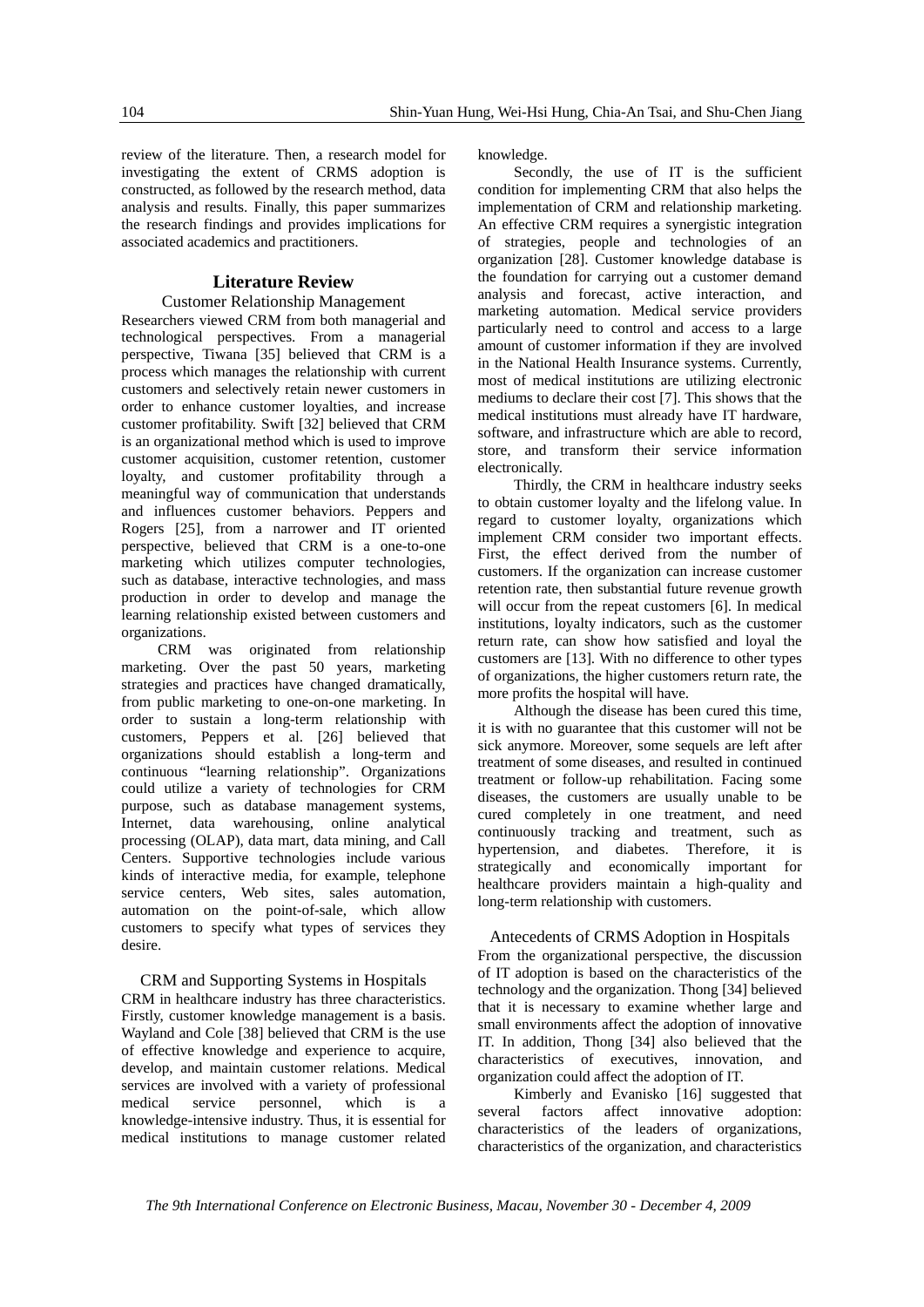of the environment. Tornatzky and Fleischer [37] also have similar view and believed that the background of technological innovation includes three major elements: organizational, technical, and environmental backgrounds. Rogers [30] defined innovation as an idea, event, or an object. These ideas, events, or objects are perceived by an entity or adoption unit as a new item, that is, innovation. Rogers [30] also believed that the characteristics of innovation are important background factors for introducing IT.

### **Research Model**

This research tries to examine what factors affect the extent of CRMS adoption among hospitals, and summarized the factors into two categories: characteristics of organization and characteristics of CRMS. The proposed model is sown in Figure 1.

A significant number of pervious studies based on technology, organization and environment (TOE) framework have already explored the critical factors on IT adoption [7, 8, 18, 41]. Diffusion refers to the spread of innovation within the organizations. As organizational and information systems contexts are playing a pivotal role in this study, this study summarizes the factors which influence the extent of CRMS adoption as characteristics of organization and characteristics of CRMS.



#### Figure 1. Research Model

The government meddling is disregarded in this study since the government in Taiwan does not establish the explicit assistance policies and grant program for CRMS adoption currently. In addition, the external environmental context is also uncovered in this integrated model. The reason is that the study subjects of this research are the hospitals ranked as medical centers, regional hospitals, and community hospitals. Since the competition among hospitals is originating from the same rank of healthcare organizations, when the hospitals are from different ranks, the contexts of external competition will be explained differently.

This study views CEO characteristics as a part of the internal organizational characteristics. Zhu et al. [41] proposed that the leadership characteristics can be viewed as specific internal organization properties. In comparison with Thong 's [34] research model, the model of this study considers the variable of innovation of senior executive as one type of organizational characteristics and disregards the variable of senior executive's IS knowledge. Regarding to IT adoption in hospital, CIO is more suitable than other managers for responding our questionnaire. Yet, CIOs normally have stronger backgrounds on IT than the other managers in the organization and have more opportunities to upgrade their IS knowledge after IT adoption. Letting CIOs evaluate the senior team's IT knowledge or IT capabilities objectively is more likely to be impossible. Thus, this study abandon the measure for the variable of senior executive's IT knowledge, and respectively this variable is excluded from the aspect of characteristics of organization in our research model.

#### **Research Hypotheses**

Dewar and Dutton [10] and Moch and Morse [22] believed that a large-scale organization has more resources and infrastructure to promote innovation. Welsh and White [39] also argued that small businesses usually suffer more restrictions, such as lack of resources, financial constraints, lack of experts, and management with short-term insight. Baldridge and Burnham [4] and Lind et al. [21] placed speculation that large organizations have more potential than small ones to the use of information systems because of their large-scale operations. Thus, the size of organization is positively related to the scope and depth of CRMS adoption.

*H1a: hospital size will be positively related to the scope of CRMS adoption.*

*H1b: hospital size will be positively related to the depth of CRMS adoption.*

Thong [34] believed that the characteristics of senior executives in organizations affect the adoption of IS. Rizzoni [29] believed that the senior executives in organizations are the critical person to determine the organizational attitude toward innovation because these executives are usually owners and important policy-makers. Generally speaking, the change of organizations depend not only on its size and market factors, but also the ability of senior executives, his or her preferences, and his or her readiness to prompt.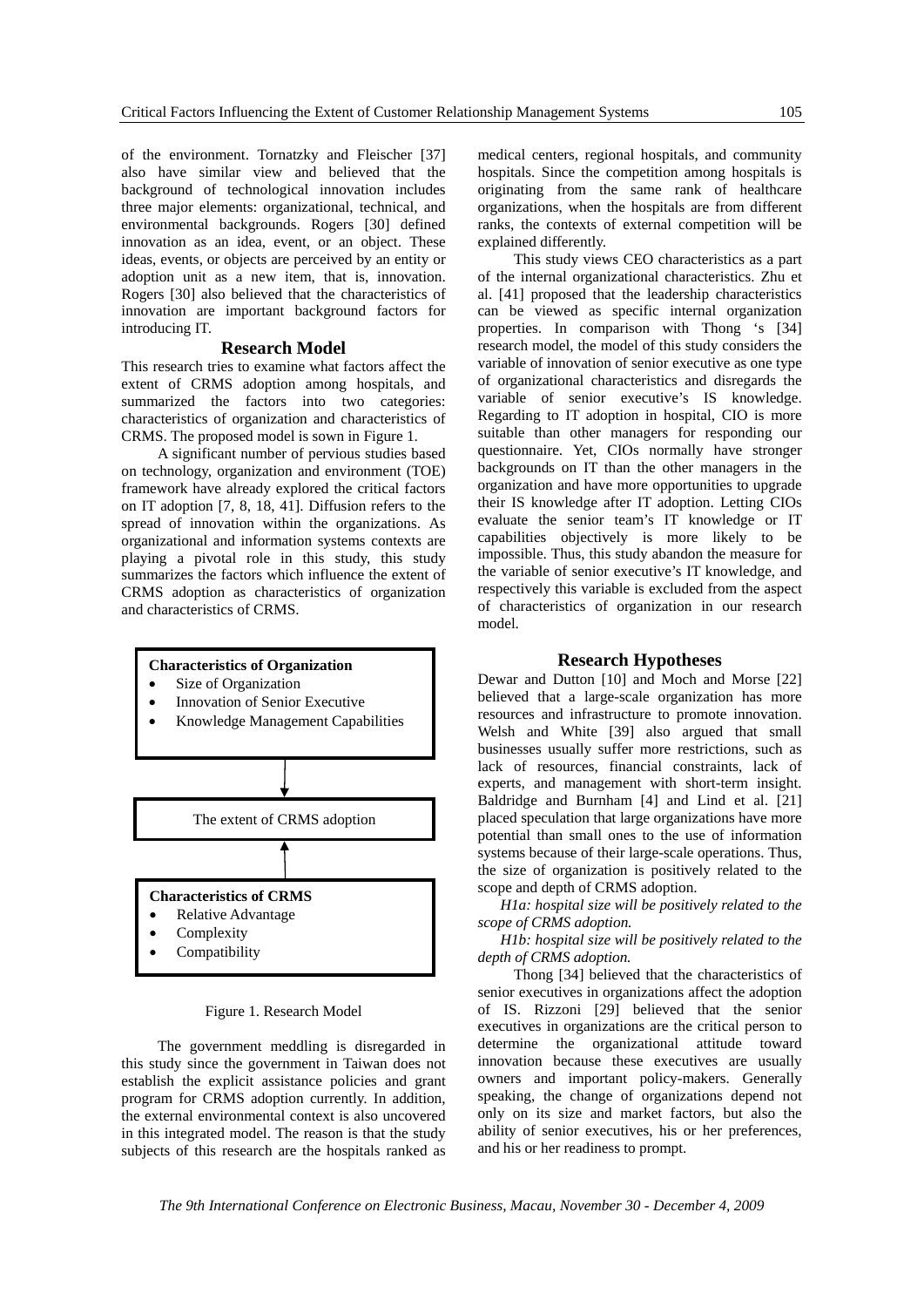*H2a: innovation of senior executive will be positively related to the scope of CRMS adoption.*

*H2b: innovation of senior executive will be positively related to the depth of CRMS adoption.*

The meaning of knowledge management capabilities is that organizations based on reliable information capture, manage, and transmit real-time customer product and service information organizations in order to enable organizations a rapid decision-making to improve customer response [1, 14]. Therefore, Skyrme and Amidon [31] proposed that it is important for organizations to work on the development of knowledge management and having adequate capacities to manage knowledge in order to respond to dynamic global economy.

*H3a: knowledge management capabilities will be positively related to the scope of CRMS adoption.*

*H3b: knowledge management capabilities will be positively related to the depth of CRMS adoption.*

Rogers [30] defined perceived characteristics of the innovation based on what affects the adoption of innovation of the organization implementing the innovation. In Rogers' innovation diffusion theory, he believed that the formation of a personal attitude towards innovation as a cause of a decision to adopt or reject, to decide whether to adopt or implement an innovation. According to the characteristics of innovation in the innovation literature, Tornatzky and Klein [36] defined relative advantage, compatibility, and complexity based on the innovation characteristics of the attitude to the use of IT innovation.

*H4a: relative advantages will be positively related to the scope of CRMS adoption.* 

*H4b: relative advantages will be positively related to the depth of CRMS adoption.* 

*H5a: complexity will be negatively related to the scope of CRMS adoption.* 

*H5b: complexity will be negatively related to the depth of CRMS adoption.* 

*H6a: compatibility will be positively related to the scope of CRMS adoption.*

*H6b: compatibility will be positively related to the depth of CRMS adoption.*

## **Research Methodology**

Definitions of Variables and Measurements

The variable of the *size of hospital* in this research was measured as the number of beds on seven levels. According prior research [16], the predominant trend of hospital researches is to use the same method to measure this variable.

*Innovation of Senior Executive* is the preferences of senior executives adopting different problem structures which are the solution to innovation. The source of items was adopted from Thong and Yap [33]. *Knowledge Management Capabilities* is the abilities of retrieving, managing,

and transmitting real-time customer information in order to enable timely responses to customers, and shortened decision-making process. The source of items was adopted from Croteau and Li [9]. *Relative Advantage* is the advantage, such as economical benefits and reputation that the innovation can bring into the organization. The source of items was adopted from Premkumar and Roberts [27]. *Complexity* is the difficulties of understanding and utilizing the innovation. The source of items was adopted from Premkumar and Roberts [27]. *Compatibility* in the process of innovation is perceived as consistent with present systems, procedures and value systems. The source of items was adopted from Premkumar and Roberts [27]. All of these research variables were measured based on five-point Likert-type (1 = strongly disagree,  $5 =$ strongly agree).

There are two variables used to measure the extent of CRMS adoption in this study: scope and depth of CRMS adoption. The scope of CRMS adoption is measured by how many types of communication channels are being utilized for performing CRM while the depth is measured by how many types of CRM related technologies are being used in the hospital (Some examples of communication channels and CRM related technologies are shown in Table 2).

Liang et al [20] developed an instrument for measuring the dependent variable in their adoption model. Since this instrument is designed specifically for measuring the adoption degree of innovation in Taiwan context, it is suitable for this study to measure the adoption of CRMS in the same country and culture. Based on Liang et al's [20] instrument, hospitals were asked if they are currently adopting CRMS by selecting which stage of CRMS adoption that they are in: (1) fully implemented with profits earned, (2) implemented and promotion is in progress, (3) partially implemented, (4) planning to implemented, (5) unimplemented. This study identifies hospitals as adopters who respond "adopted" and select one of the first three stages, and the respondents who select the last two stages are categorized into non-adopters.

#### Population and Sampling Method

The study subjects of this research were the hospitals ranked by the Department of Health (DOH) as medical centers, regional hospitals, and community hospitals which passed the "Accreditation Appraisal on Hospitals and Teaching Hospitals". Sample source is achieved by using the roster of "Taiwan Bureau of National Health Insurance". A total of 508 health institutions were identified including 21 medical centers, 74 regional hospitals, and 413 community hospitals. Questionnaires were sent to the IS executives of these institutions (such as: Chief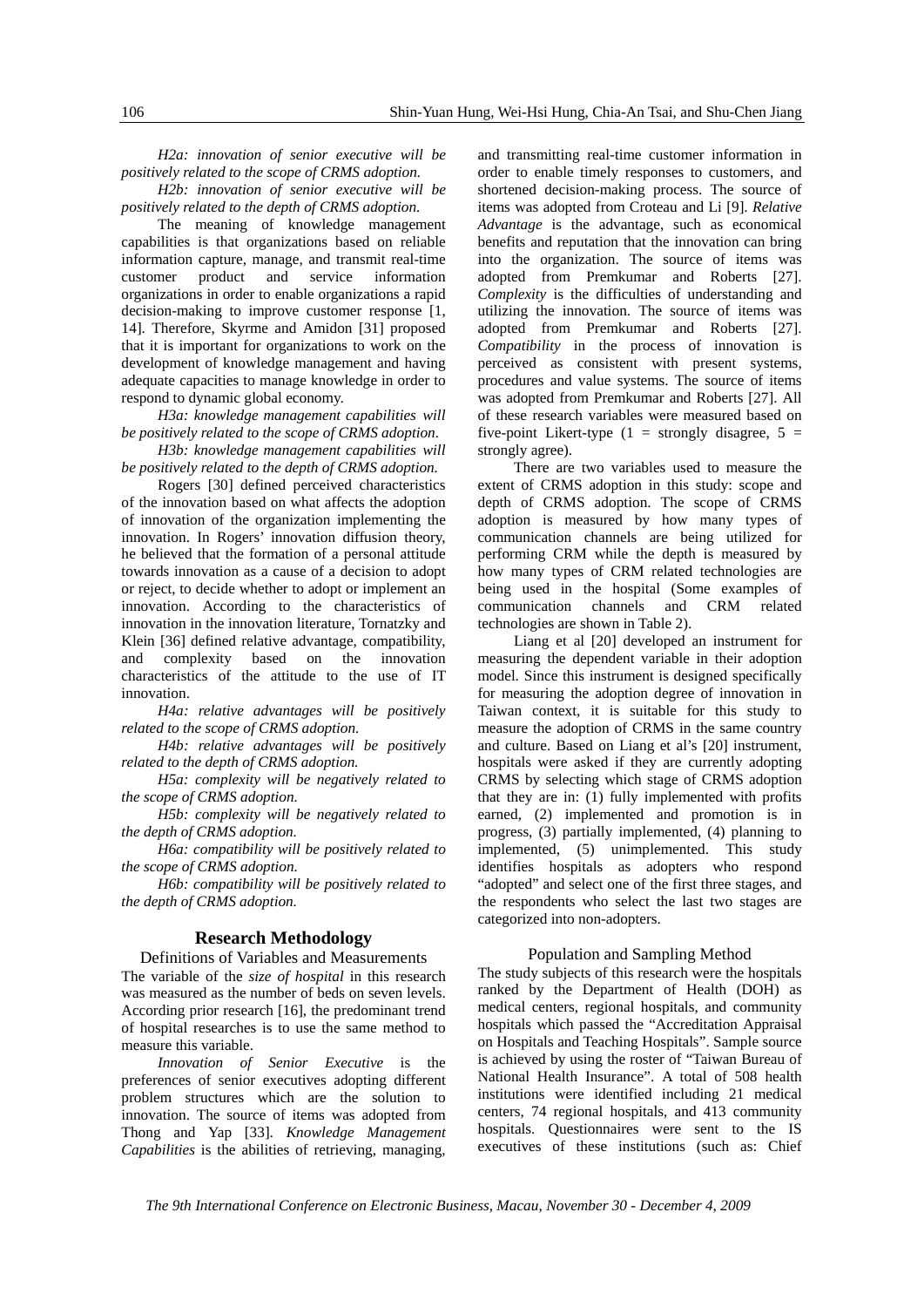Information Officer and Vice President of MIS department, etc.).

#### Questionnaire Distribution and Collection

In this study, questionnaires were posted to the 508 health institutions. The electronic address of an online questionnaire was listed on the sent questionnaires in case if any participant preferred to reply their answers conveniently through the virtual channel.

This study sent questionnaires to 508 hospitals, and with a total of 97 returned questionnaires showing a response rate of 19.09 %. However, only 95 usable questionnaires since two incomplete questionnaires were deleted. The usable response rate was 18.7 % in this study.

## **Results of Analysis**

#### Sample Characteristics

Table 1 summarizes the sample characteristics including to the type of respondent and hospital. This table shows that, 50.5 % of respondents hold top-level positions in IS department. Furthermore, there is a wide distribution of hospitals ranking among medical center (13.7 %), regional hospital (32.7 %) and community hospital (53.6 %) in terms of the sample characteristics.

|  |  | Table 1. Sample characteristics |  |
|--|--|---------------------------------|--|
|--|--|---------------------------------|--|

| Hospital rank                            | Frequency      | Percentage |  |
|------------------------------------------|----------------|------------|--|
| Medical center                           | 13             | 13.7%      |  |
| Regional hospital                        | 31             | 32.7%      |  |
| Community hospital                       | 51             | 53.6%      |  |
| Title of Responder                       | Frequency      | Percentage |  |
| <b>Chief Information Officer</b>         | 48             | 50.5%      |  |
| Vice President of MIS<br>department      | 15             | 15.8%      |  |
| <b>Other Senior Managers</b>             | 32             | 33.7%      |  |
| <b>Adoption Stage</b>                    | Frequency      | Percentage |  |
| Fully implemented with<br>profits earned | $\mathfrak{D}$ | 2.1%       |  |
| Implemented and<br>promoting             | 8              | 8.4%       |  |
| Partially implemented                    | 29             | 30.5%      |  |
| Planning to implement                    | 11             | 11.6%      |  |
| Unimplemented                            | 45             | 47.4%      |  |

factors influencing the extent of CRMS adoption, the subject in this study should adopt the CRMS in hospital essentially. In total, 39 hospitals were adopters and 56 hospitals were non-adopters. Table 2 summarizes the communication channels and CRM related technologies regarding CRMS adopters.

| Table 2. Sample characteristics in adopters' category |           |                |  |  |  |
|-------------------------------------------------------|-----------|----------------|--|--|--|
| <b>Communication Channels</b>                         | Frequency | Percentag<br>e |  |  |  |
| Call center                                           | 27        | 69.2%          |  |  |  |
| Interactive Web services                              | 26        | 66.7%          |  |  |  |
| e-mail                                                | 28        | 71.8%          |  |  |  |
| Kiosk                                                 | 22        | 56.4%          |  |  |  |
| Others                                                | 1         | 2.6%           |  |  |  |
|                                                       |           |                |  |  |  |
| CRM related technologies                              | Frequency | Percentag<br>e |  |  |  |
| Data warehouse                                        | 10        | 25.6%          |  |  |  |
| Data mart                                             | 9         | 23.1%          |  |  |  |
| Data mining                                           | 6         | 15.4%          |  |  |  |
| Database                                              | 34        | 87.2%          |  |  |  |

With small sample size, this study utilized Partial Least Squares (PLS) for data analysis for the technique's ability to analyzing small sample size. Following a two-stage analytical procedure, this study then conducted an assessment of construct reliability and validity in the measurement model, and followed by the assessment of the structural model.

#### Measurement Model Analysis

Convergent validity is demonstrated when the associated items are high correlations among the same construct [12]. Table 3 presents the Cronbach's alpha, composite reliability (CR), the loadings of items and the average variance extracted (AVE) for each construct.

Excluding one item of RA1 factor loading less than 0.7, two items of KMC5 and ISE3 are also loading less than 0.7, other items have significant classification component and load stronger on their associated factors. The loading coefficient is above 0.7 and significant at the 5% significance level. All of the reliability and CR in each construct are greater than 0.7. The AVE for each construct also exceeds 0.5. Thus, the convergent validity is demonstrated.

Table 3. Construct reliability and validity

| LL.U70   |               |                  |                      |       |      |
|----------|---------------|------------------|----------------------|-------|------|
|          |               |                  | Factor               | Alpha |      |
| 17.4%    | Constructs    | Items            | loading value        |       |      |
| $\cdots$ | Innovation of | ISE <sub>1</sub> | $0.94$ <sup>**</sup> | 0.70  | 0.86 |

Since this study tends to explore the critical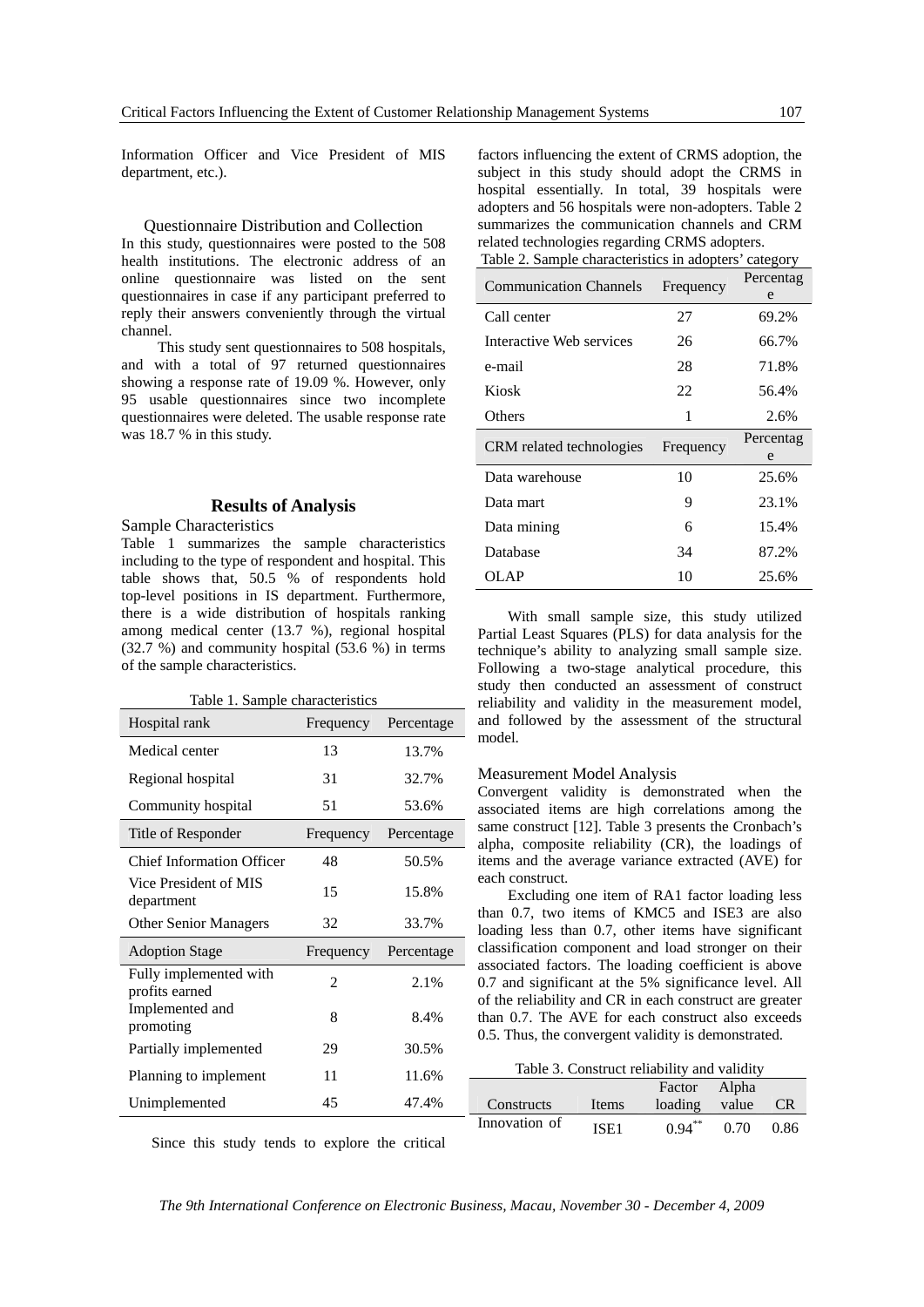| senior<br>executive<br>$AVE = 0.76$  | ISE <sub>2</sub>   | $* *$<br>0.79 |      |      |
|--------------------------------------|--------------------|---------------|------|------|
| Knowledge                            | KMC1               | **<br>0.81    |      |      |
| management                           | KMC <sub>2</sub>   | 0.93          | 0.90 | 0.92 |
| capabilities                         | KMC3               | 0.84          |      |      |
| $AVE = 0.76$                         | KMC4               | $0.89***$     |      |      |
| Relative                             | RA <sub>2</sub>    | **<br>0.70    |      |      |
| Advantage                            | RA3                | $0.93***$     | 0.82 | 0.88 |
| $AVE = 0.71$                         | RA4                | $0.88***$     |      |      |
| Complexity                           | COM <sub>1</sub>   | 0.95          | 0.78 | 0.89 |
| $AVE = 0.80$                         | COM <sub>2</sub>   | **<br>0.84    |      |      |
| Compatibility                        | COMPA1             | **<br>0.91    | 0.84 | 0.92 |
| $AVE = 0.86$                         | COMPA <sub>2</sub> | $* *$<br>0.94 |      |      |
| 金索<br>${}< 0.05$<br>$=$ $\mathsf{D}$ |                    |               |      |      |

Discriminant validity is demonstrated when the associated items are low correlations among the other construct [12]. Table 4 presents the square root of each variance shared in diagonal which between a construct and its items. Correlations between the constructs and other constructs should lower than the square root of each variance shared between a construct and its items. The results confirm the criteria and demonstrate the discriminant validity in this study.

| Table 4. Discriminant validity            |         |      |      |      |                  |
|-------------------------------------------|---------|------|------|------|------------------|
|                                           | ISE     |      |      |      | KMC RA COM COMPA |
| <b>ISE</b>                                | 0.87    |      |      |      |                  |
| <b>KMC</b>                                | 0.27    | 0.87 |      |      |                  |
| RA                                        | 0.19    | 0.61 | 0.84 |      |                  |
| <b>COM</b>                                | $-0.03$ | 0.44 | 0.17 | 0.89 |                  |
| $COMPA -0.04$                             |         | 0.41 | 0.30 | 0.46 | 0.93             |
| Diagonal represent the square root of AVE |         |      |      |      |                  |

#### Structural Model Analysis

The testing results are presented in Table 5. The results indicated that hypothesis H1a and H1b are supported. This shows that hospital size has positively influence on the scope and depth of CRMS adoption. H5a and H5b are supported. This denotes that complexity has negatively influence on the scope and depth of CRMS adoption. H6b is support, and this shows that compatibility has positively influence on the depth of CRMS adoption.

 $R^2$  means the predictive power for the dependent variables in the model. The  $\mathbb{R}^2$  for the scope of CRMS adoption was 0.22, and for the depth of CRMS adoption was 0.30.

| Table 5 Hypothesis testing results |   |             |
|------------------------------------|---|-------------|
| The scope of CRMS adoption         | β | t-st<br>ati |

|                                        |         | sti<br>$\mathbf c$                  |
|----------------------------------------|---------|-------------------------------------|
| Size of Organization                   | 0.41    | 2.0<br>$4^{**}$                     |
| Innovation of Senior Executive         | $-0.04$ | $-0.$<br>12                         |
| Knowledge Management Capabilities      | 0.12    | 0.5<br>7                            |
| Relative Advantage                     | 0.14    | 0.8<br>7                            |
| Complexity                             | $-0.43$ | $-1$ .<br>79                        |
| Compatibility                          | 0.03    | 0.2<br>2                            |
| The depth of CRMS adoption             | β       | $t-st$<br>ati<br>sti<br>$\mathbf c$ |
| Size of Organization                   | 0.45    | 2.4<br>$7^{**}$                     |
| Innovation of Senior Executive         | $-0.03$ | $-0.$<br>20                         |
| Knowledge Management Capabilities      | 0.05    | 0.3<br>8                            |
| Relative Advantage                     | 0.08    | 0.4<br>6                            |
| Complexity                             | $-0.35$ | $-1.$<br>66                         |
| Compatibility                          | 0.30    | 1.7<br>$4^*$                        |
| **<br>×<br>$= p < 0.05$<br>$= p < 0.1$ |         |                                     |

## **Discussion**

An increase of size seems to have a positive influence on the scope and depth of CRMS adoption because of the increased availability of resources and specialized knowledge [19]. This study chose the number of beds to measure the size of hospital. In general, the hospital with more beds is larger in the scale and with more abilities to set up more assets, and therefore is more affordable to the resources required for using more CRMS related technologies.

Moreover, the number of beds positively affects the relationship with the number of customers the hospitals can handle. When dealing with more customers, hospitals face more medical problems. They need deploy more communication channels between the customers and hospitals in order to understand what their customers want and what the problem their customers are experiencing. For larger hospitals adopting CRMS is to provide more timely information to customers and to respond to their requests efficiently in order to establish a powerful communication channels.

Technological innovation is always considered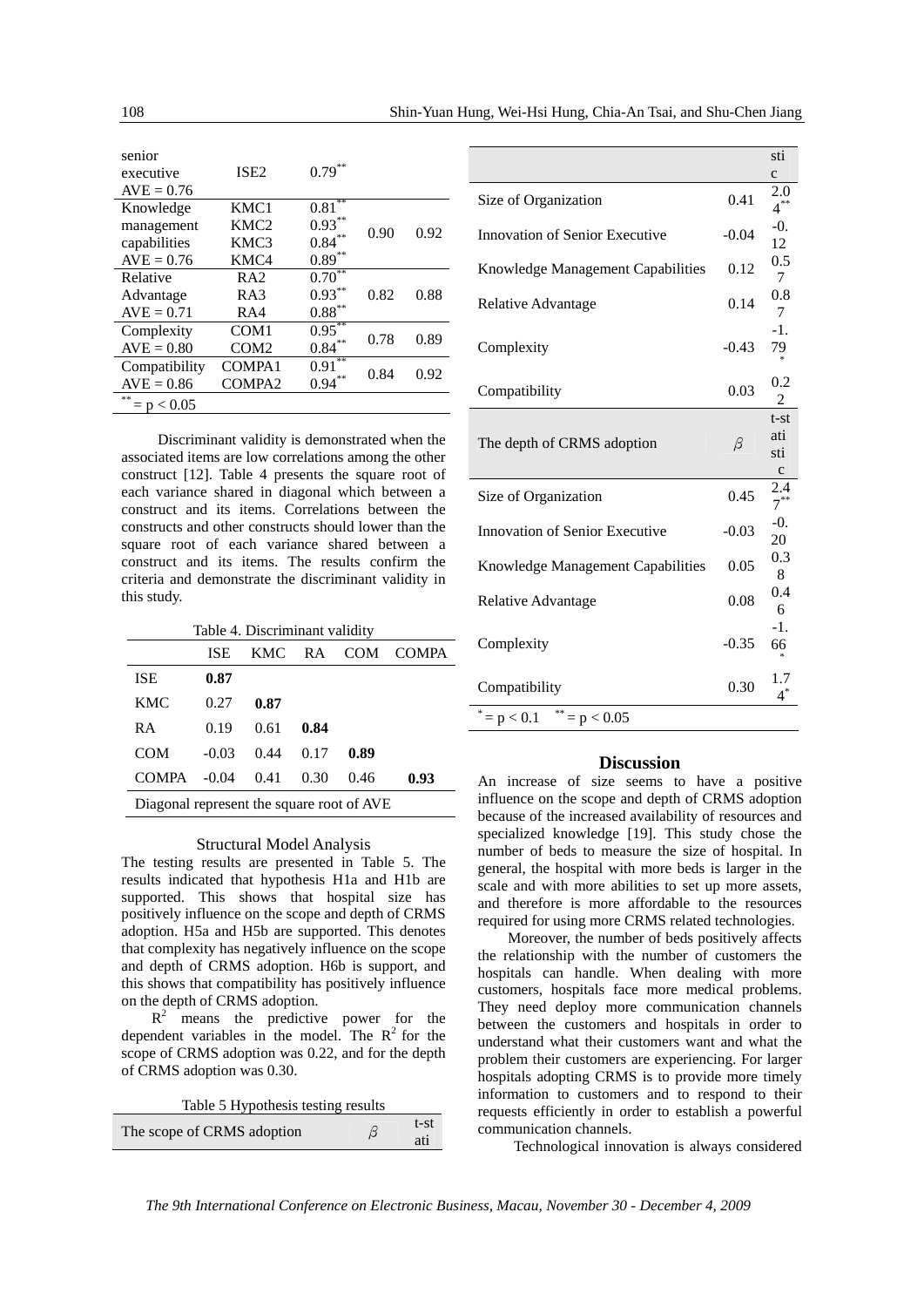as a complex assignment and bewildered to the adopting department [11]. Complexity in this research is significant to influence the scope and depth of CRMS adoption negatively. The more complexity in CRMS, the less willingness the hospital would have to use CRMS related technologies. Since the existing CRMS is complexity for hospitals, they will decrease in using more CRMS related technologies to maintain the customer relationships.

On the other hand, the more complexity in CRMS, the less willingness the hospital would have to add communication channels between customers and hospitals. The existing CRMS is difficult to understand and utilize in hospitals. They will not increase the communication channels which are supported by CRMS in order to decrease their loading on keeping customer relationships.

The variable of compatibility discussed in this research showed that the more compatibility of CRMS with present system, the more willingness the hospital would have to use CRMS related technologies. When CRMS is perceived as consistent with present systems, it is easier for hospitals to use. Hence, the characteristic of compatibility let hospitals try using more related technologies to assist CRMS in supporting CRM.

## **Implications**

#### Implications for Researchers

Several implications are suggested here for researchers studying on the extent of CRMS adoption. First, this research contributes to the IS adoption literatures in healthcare domain by empirically building an integrate model. Although this research provides the critical factors toward the extent of CRMS adoption, sufficient explanations for justifying how these factors influence managerial decision-making is lacking. Therefore, we suggest that future research can use follow-up interviews with hospital's CEO to elicit the explanations.

Second, the current study, based on surveys, indicated the factors which have direct influence to the extent of CRMS adoption for healthcare. Future research can investigate whether other potential factors exist.

Third, researchers can refine the current model to a better extent. Understanding the factors which influence the performance and implementation of CRMS is encouraged.

Last, researchers can consider medical policies and IT security standards in their future research on the extent of CRMS adoption. Customers are not the only ones driving change in healthcare. For example, in the United States, Health Insurance Portability and Accountability Act (HIPAA) sets a variety of security norms, standards, and restrictions on the deployment of the healthcare information technology [39]. Therefore, when hospitals deploy and use of CRMS, they must be particularly careful to consider medical policies and the regulations of security restrictions.

#### Implications for Hospitals

Two implications are revealed for hospitals. First, it is reasonable to infer that a larger hospital, which is with more sickbeds, should have more needs to increase the scope and depth of CRMS adoption because of maintaining more complicated customer relationships and fulfilling more customers' requirements. In line with this inference, the larger hospital should explore the invisible advantages and potentials of CRMS.

Second, this research provides lessons for the smaller hospitals. They will face the same situations that the larger hospitals are facing, such as more complicated customer relationships when they are expanding CRMS. Therefore, they should be enhancing their system capabilities while growing their business scales.

#### Implications for CRMS Vendors

Three implications are revealed for CRMS vendor. First, the fact of hospital size (in terms of sickbed number) being positively associated with the depth of CRMS adoption gives CRMS vendors a clue to develop specific marketing strategies for identifying potential adopters. Hospitals with sufficient assets and financial resources have more intention to be innovative and thus vendors can promote CRM related technologies for larger hospitals.

However, smaller hospitals are normally lack of financial ability to cover the enormous cost of CRM related technologies. Purchasing the module of CRM related technologies and fitting with their core organization functionality therefore is an attractive solution to smaller hospitals. This study recommends that CRMS vendors to invest on the development of module packages of CRM related technologies for smaller hospitals because those can alleviate the pressure of financial expenditure and support the original CRMS in smaller hospitals.

Second, CRMS vendors need to prepare IS training to hospitals that can relief hospitals from technological barriers in innovation diffusion stage. If the vendor could assign consultants to assist hospitals in preparing related IS capabilities, it will improve the extent and depth of CRMS adoption.

In the end, the more compatibility, the more CRM related technologies will be used in hospitals. This relationship offers CRMS vendors a useful advice for designing CRMS and planning marketing propaganda to hospitals. Vendors can improve their marketing strategy on CRM related technologies according to the degree of the compatibility of CRMS in hospitals. They can promote the new CRM related technologies for hospitals when they have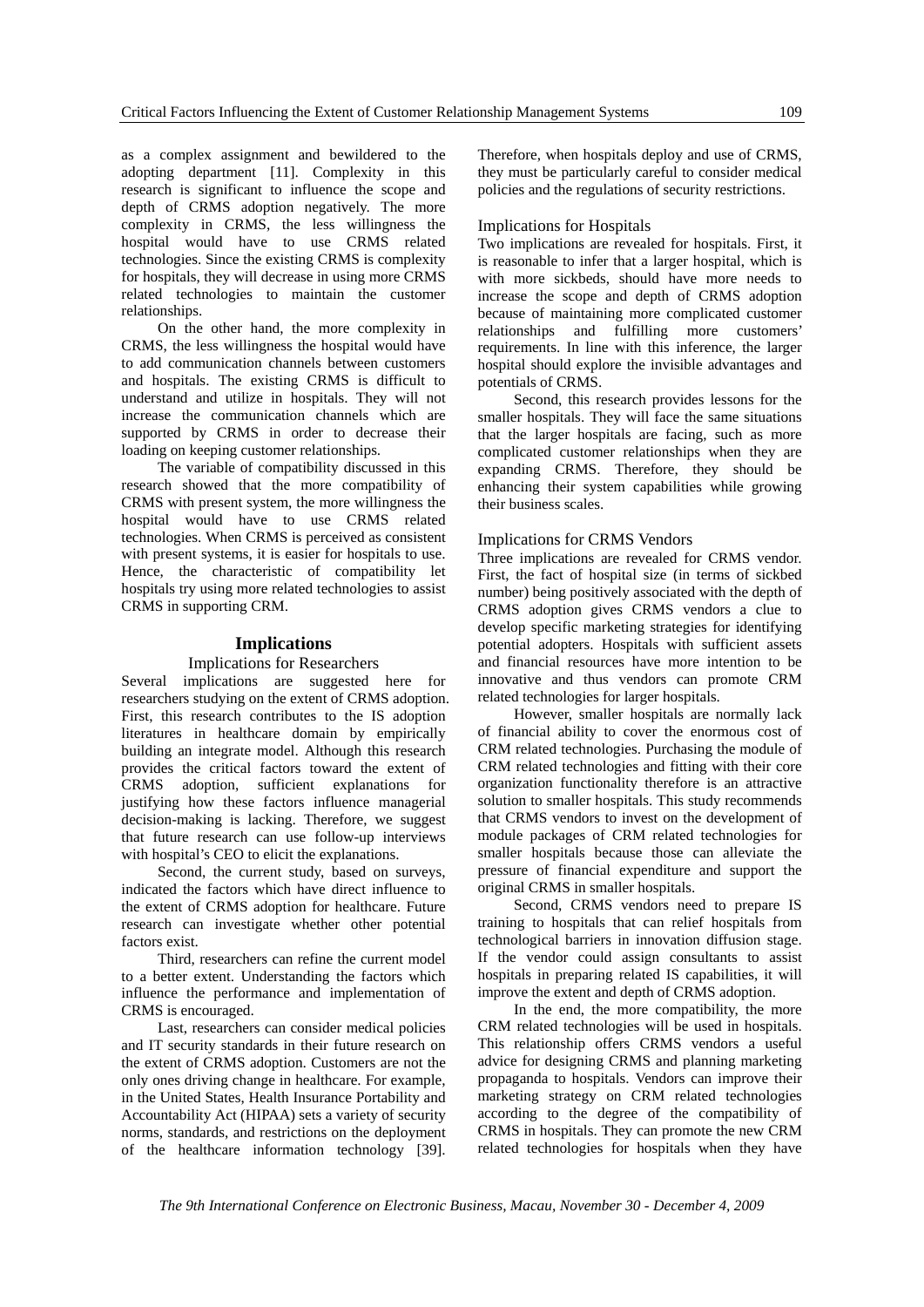perceived the compatibility of the existing CRMS.

#### **Research Limitations**

The cross-sectional nature of this research restricts our ratiocination to the decision-making of CRMS adoption. This research recommends that longitudinal study is needed to identify the dynamics of the effects among the critical factors and decision-making. With no difference to other research, this research only considered the major characteristics of organization and CRMS, and thus may ignore other undiscovered contexts. When possible, future research should attempt to conjoin additional theory-based contexts in order to enhance the explanatory ability of our model.

#### **Conclusions**

CRMS can facilitate the customer relationship management by providing timely information and quickly responses. The purpose of this research is to identify the factors which will influence the extent and depth of CRMS adoption in healthcare from the organizational and system perspectives. Theoretically, a review of prior IS innovation literatures supported us to generate an empirical model, and this model had been empirically verified by the results of a survey on 508 hospitals in Taiwan. The results indicated that hospital size, complexity and compatibility have significant influence on the extent and depth of CRMS adoption in hospitals. Hopefully, the critical factors identified by this study can provide substantial aids and advices for academics and associated practitioners.

#### **References**

- [1] Alavi, M., and Leidner, D. "Knowledge Ma nagement Systems: Emerging Views and Pr actices from the Field," Proceedings of the 32th Hawaii International Conference on S ystem Sciences, Maui, Hawaii, 1999, pp. 1- 11.
- [2] American College of Healthcare Executives (ACHE), "Top issues confronting hospital s," 2007, Available at http://www.ache.org/ (retrieved on 10 December 2008).
- [3] American Hospital Association (AHA), "Ho spital use of information technology," 2006, Available at http://www.americanheart.org/ (retrieved on 15 August 2008).
- [4] Baldridge, J.V., and Burnham, R.A. "Organi zational innovation: individual, organizationa l and environmental impacts," *Administrativ e Science Quarterly*, 20 (2), 1975, pp.165-1 76.
- [5] Benz, G., and Paddison, N.V. "Developing patient-based marketing strategies," *Healthca re Executive*, 19 (5), 2004.
- [6] Bhattacherjee, A. "An empirical analysis of the antecedents of electronic commerce ser vice continuance," *Decision Support System s*, 32 (2), 2001, pp.201-214.
- [7] Chang, I.C., Hwang, H.G., Hung, M.C., Lin, M.H., and Yen, D.C. "Factors affecting th e adoption of electronic signature: Executiv es' perspective of hospital information depar tment," *Decision Support Systems*, 44 (1), 2 007, pp.350-359.
- [8] Chau, P.Y.K., and Tam, K.Y. "Factors affect ing the adoption of open systems: an explo ratory study," *MIS Quarterly*, 21 (1), 1997, pp.1-24.
- [9] Croteau, A.M., and Li, P. "Critical Success Factors of CRM Technological," *Canadian Journal of Administrative Sciences*, 20 (1), 2003, pp.21-34.
- [10] Dewar, R.D., and Dutton, J.E. "The adoptio n of radical and incremental innovations: a n empirical analysis," *Management Science*, 32 (11), 1986, pp.1422-1433.
- [11] Grover, V. "An empirically derived model f or the adoption of customer-based inter-orga nizational systems," *Decision Sciences*, 24 (3), 1993, pp.603-640.
- [12] Hair, J.F., Rolph, E.A., Ronald, L.T., and William, C.B. *Multivariate Data Analysis w ith Readings*. NY: MacMillan Publishing Co mpany, 1992.
- [13] Jones, T.O., and Sasser Jr, W.E. "Why satis fied customers defect," *Harvard Business R eview*, 73 (6), 1995, pp.88-91.
- [14] Jutla, D., Craig, J., and Bodorik, P. "Enabli ng and measuring customer relationship ma nagement Readiness," Proceedings of the 3 4th Annual Hawaii International Conference on System Sciences, Maui, Hawaii, 2001, pp. 1-10.
- [15] Karakostas, B., Kardarasb, D., and Papathan assiou., E. "The state of CRM adoption by the financial services in the UK: an empir ical investigation," *Information & Managem ent*, 42, 2005, pp.853-863.
- [16] Kimberly, J.R., and Evanisko, M.J. "Organi zational innovation: the influence of individ ual, organizational, and contextual factors o n hospital adoption of technological and ad ministrative innovations," *Academy of Mana gement Journal* 24 (4), 1981, pp.689-713.
- [17] Ko, E., Kim, S.H., Kim, M., and Woo, J.Y. "Organizational characteristics and the CR M adoption process," *Journal of Business Research*, 61 (1), 2008, pp.65-74.
- [18] Kuan, K., and Chau, P.Y.K. "A perceptionbased model for EDI adoption in small bus iness using a technology-organization-enviro nment framework," *Information & Manage*